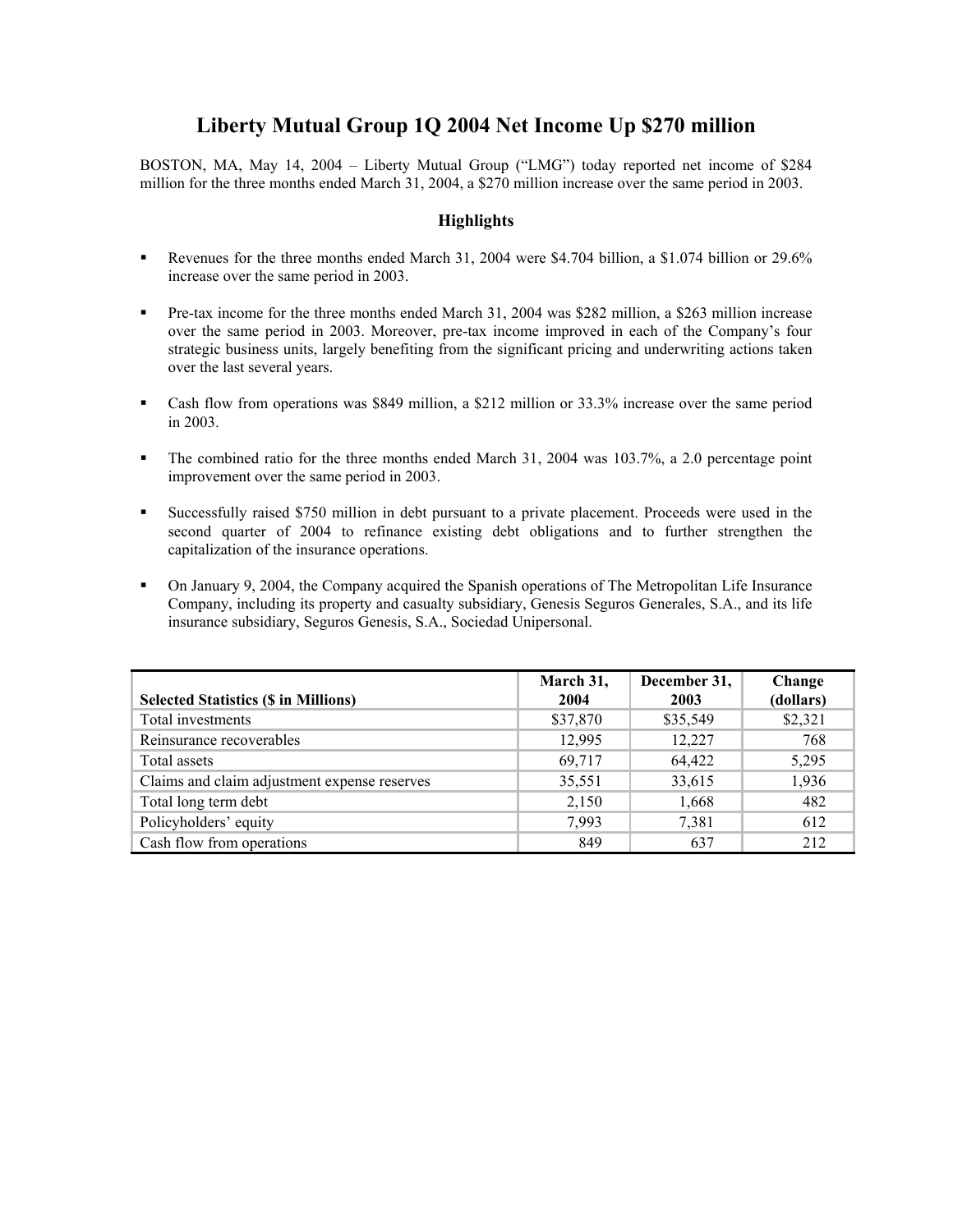|                                         | Three Months Ended March 31. |         |          |
|-----------------------------------------|------------------------------|---------|----------|
| <b>Dollars in Millions</b>              | 2004                         | 2003    | Change   |
| Revenues                                | \$4,704                      | \$3,630 | $29.6\%$ |
| Pre-tax operating income                | 225                          | 93      | 141.9    |
| Realized investment gains (losses), net | 57                           | (74)    | NM       |
| Federal and foreign income tax expense  | -                            | (3)     | NM       |
| Discontinued operations, net of tax     | $\mathcal{L}$                | (2)     | NM       |
| Net income                              | \$284                        | \$14    | NM       |

## **Consolidated Results of Operations for the Three Months Ended 2004 and 2003**

NM = Not meaningful (represents increases or decreases greater than 200%, or changes from a net gain to a net loss, or vice versa).

Revenues for the three months ended March 31, 2004 were \$4.704 billion, a \$1.074 billion or 29.6% increase over the same period in 2003. The major components of revenues include net premiums earned, net investment income, net realized capital gains/losses, and fee and other revenues.

Net premiums earned for the three months ended March 31, 2004 were \$3.967 billion, an \$814 million or 25.8% increase over the same period in 2003. Approximately \$379 million of the increase was due to the acquisition of PruPac and the Company's acquisitions in Spain, Portugal and Thailand. Other factors affecting earned premium growth were a \$77 million increase related to the reduction in ceded premium to OneBeacon Insurance Company and a decrease of \$67 million related to the sale of the Company's Canadian health business at the end of June 2003. The balance of the increase reflects new business growth, the favorable impact of continued rate increases in 2003 and 2004 and improved retention levels on renewal business across many of the Company's major product lines.

Net investment income for the three months ended March 31, 2004 was \$502 million, a \$88 million or 21.3% increase over the same period in 2003. The change was primarily due to an increase in average invested assets relating to increased cash flow from operations and acquired companies, partially offset by a decline in investment yields. An improvement in limited partnership results accounted for \$38 million of the increase. For the three months ended 2004 and 2003, the Company had limited partnership income of \$28 million and a loss of \$10 million, respectively.

Net realized investment gains for the three months ended March 31, 2004 were \$57 million, a \$131 million increase over the same period in 2003. During the first quarter of 2004, the Company realized \$51 million and \$9 million of gains from the sale of fixed maturities and equities, respectively. This compares to \$37 million and \$39 million of realized losses on the sale of fixed maturities and equities, respectively, in the first quarter of 2003. Included in those amounts were \$14 million and \$27 million of impairment losses for the three months ended March 31, 2004 and 2003, respectively. In the first quarter of 2004, the Company contributed one of its energy holdings to a new limited partnership in exchange for an interest in the new partnership. The final valuations underlying the accounting by the general partner are expected to be completed in the third quarter of 2004. Upon completion of the merger accounting, the Company could realize a gain on the transaction.

Fee and other revenues for the three months ended March 31, 2004 were \$178 million, a \$41 million or 29.9% increase over the same period in 2003. The increase was primarily attributable to higher revenues from the Company's servicing carrier operations.

Claims, benefits and expenses for the three months ended March 31, 2004 were \$4.422 billion, a \$811 million or 22.5% increase over the same period in 2003. The increase was primarily due to acquisition activity which added \$386 million and claims associated with business growth. Net incurred losses attributable to prior years were \$103 million for the first quarter of 2004 versus \$93 million for the comparable period in 2003. Catastrophe losses were \$39 million and \$33 million in the first quarters of 2004 and 2003, respectively.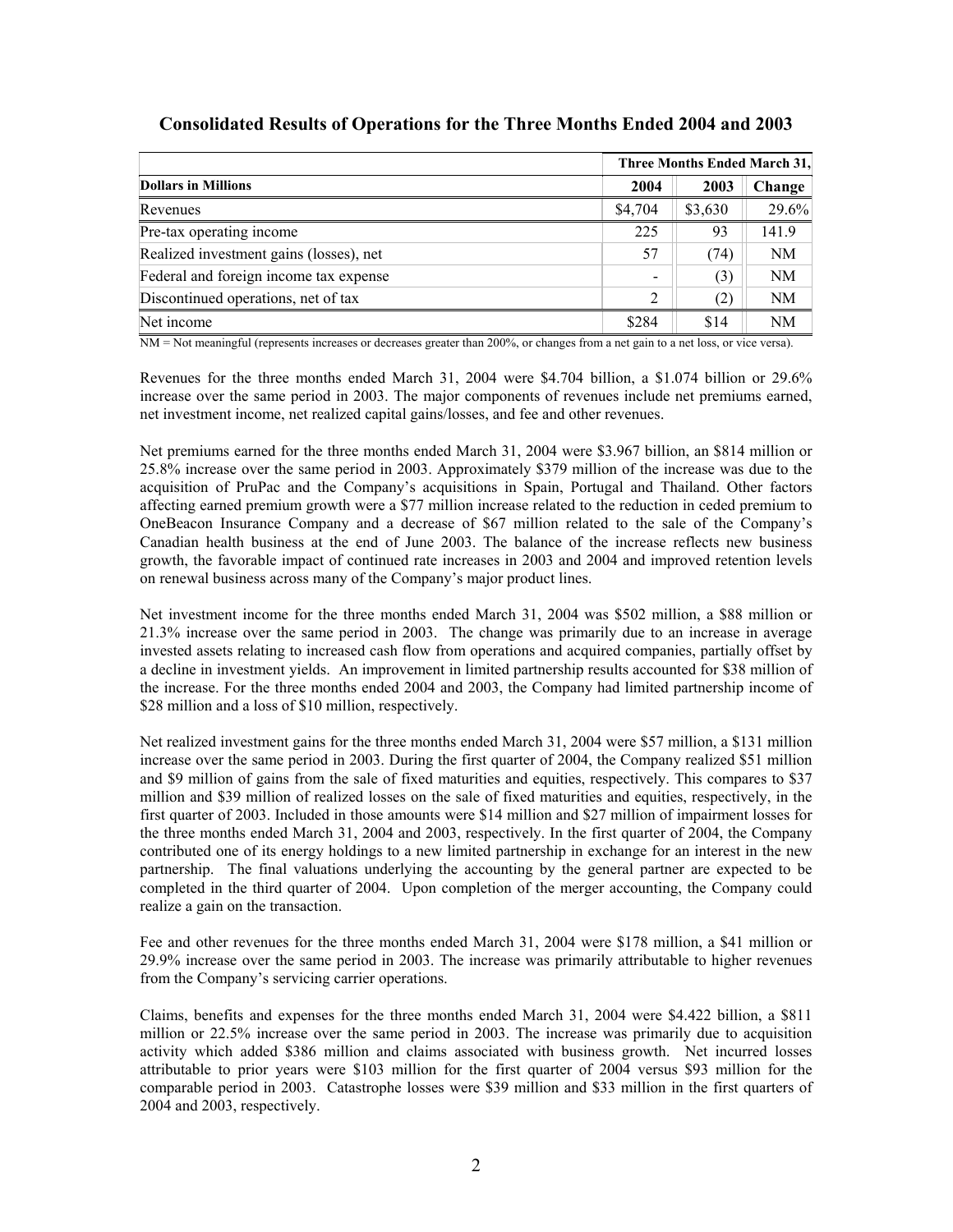|                                                                                              | Three Months Ended March 31, |        |                    |
|----------------------------------------------------------------------------------------------|------------------------------|--------|--------------------|
|                                                                                              | 2004                         | 2003   | Change<br>(points) |
| CONSOLIDATED combined ratio, before catastrophes and incurred<br>attributable to prior years |                              |        |                    |
| Claims and claim adjustment expense ratio                                                    | 72.9%                        | 73.4%  | (0.5)              |
| Underwriting expense ratio                                                                   | 26.1                         | 26.8   | (0.7)              |
| Dividend ratio                                                                               | 0.3                          | 0.6    | (0.3)              |
| Subtotal                                                                                     | 99.3                         | 100.8  | (1.5)              |
| Catastrophes                                                                                 |                              |        |                    |
| - Natural                                                                                    | 1.0                          | 1.1    | (0.1)              |
| - September $11, 2001$                                                                       |                              |        |                    |
| Net incurred attributable to prior years                                                     |                              |        |                    |
| - Asbestos                                                                                   |                              | 1.5    | (1.5)              |
| - All other                                                                                  | 2.6                          | 1.5    | 1.1                |
| Discount accretion                                                                           | 0.8                          | 0.8    |                    |
| Total combined ratio <sup>1</sup>                                                            | 103.7%                       | 105.7% | (2.0)              |

 $<sup>1</sup>$  The combined claim and expense ratio, expressed as a percentage, is a measure of underwriting profitability. This measure should</sup> only be used in conjunction with, and not in lieu of, underwriting income and may not be comparable to other performance measures used by the Company's competitors. The combined claim and expense ratio, expressed as a percentage, is computed as the sum of the following property and casualty ratios: the ratio of claims and claim adjustment expense to earned premium; the ratio to earned premium of insurance operating costs plus amortization of deferred policy acquisition costs less fee income and less installment charges; and the ratio of policyholder dividends to earned premium. Provisions for uncollectible premium and reinsurance are not included in the combined ratio.

The consolidated combined ratio in the three months ended March 31, 2004 was 103.7%, a 2.0 percentage point improvement over the comparable period in 2003. The improvement reflects the favorable impact of rate increases and a decline in the underwriting expense and dividend ratios. Additionally, net incurred attributable to prior years improved 0.4 percentage points in the first quarter of 2004, compared to the same period in 2003.

Pre-tax income for the three months ended March 31, 2004 was \$282 million, a \$263 million increase over the same period in 2003.

Net income for the three months ended March 31, 2004 was \$284 million, a \$270 million increase over the same period in 2003. The Company recognized no federal and foreign income tax expense during the first quarter of 2004 as it continues to reduce the deferred tax asset valuation allowance. Net income from discontinued operations primarily reflects the operations of the Canadian personal lines business, which was sold to Meloche Monnex on April 1, 2004.

**Financial Information:** Liberty Mutual Group's first quarter 2004 financials and accompanying management's discussion and analysis are located on the Company investor relations website at www.libertymutual.com/investors**.**

**Conference Call Information:** At 1:00 p.m. EDT that day, Edmund F. Kelly, Liberty Mutual Group Chairman, President and CEO, will host a conference call to discuss the company's financial results. To listen to the call and participate in Q&A, please dial 877-825-5811 fifteen minutes before the starting time. A replay will be available until May 21, 2004, at 877-519-4471 using the reservation number 4726685.

**Investor Contact Investor Contact Media Contact Media Contact** Matthew T. Coyle John Cusolito (617) 654-3331 (617) 574-5512